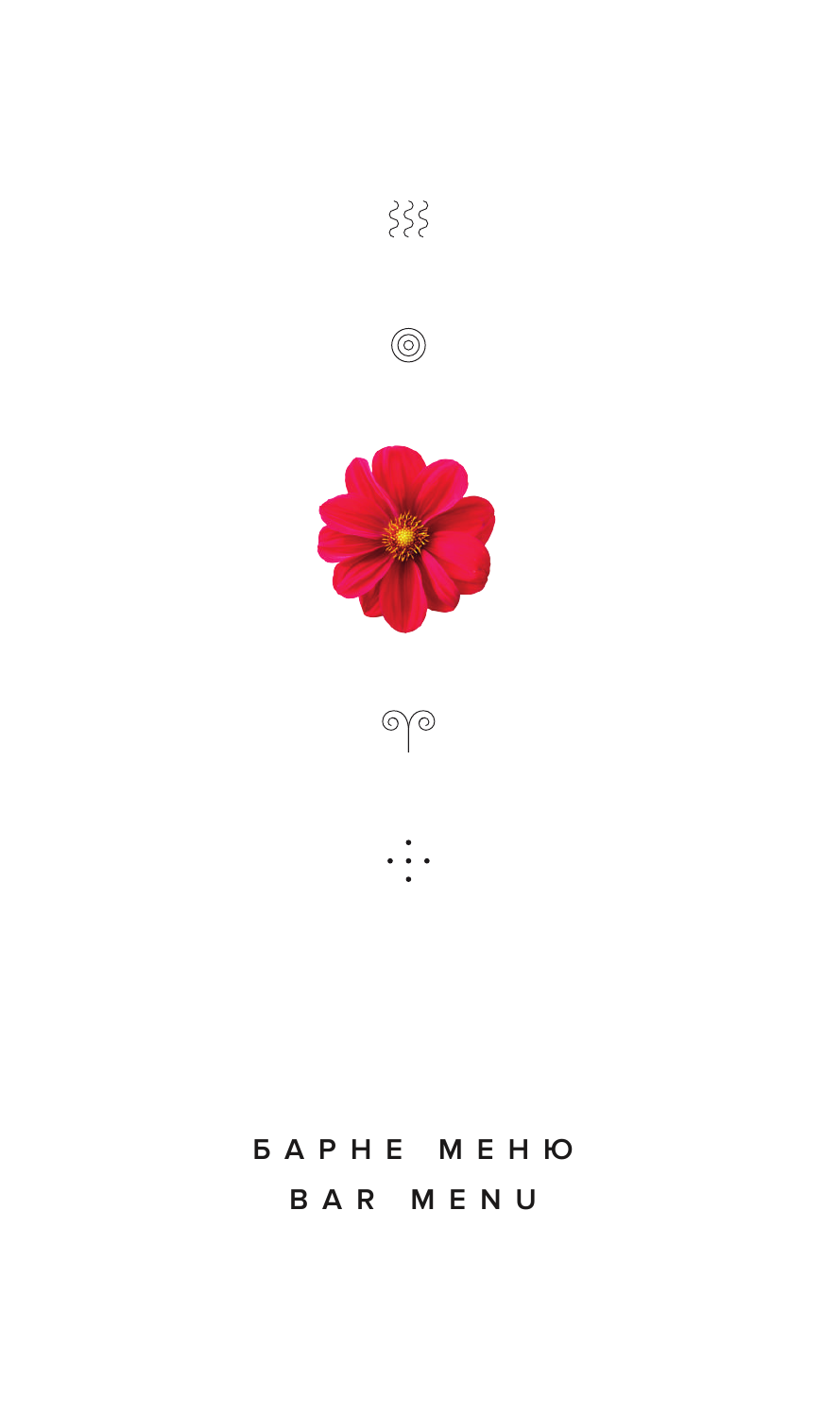$\ddot{\phantom{0}}$ 

| Ігристе вино / Sparkling wine<br>Prosecco Martini                                            | 150 | 170 |
|----------------------------------------------------------------------------------------------|-----|-----|
| Білі вина / White wines<br>Sauvignon Blanc Marlborough Sun<br>Saint Clair, New Zealand, 2018 | 150 | 190 |
| Orvieto Classico<br>Umbria, Italy, 2015                                                      | 150 | 160 |
| Червоні вина / Red wines                                                                     |     |     |
| Chianti Riserva<br>Bonacchi, Italy, 2015                                                     | 150 | 170 |
| Pinot Noir Marlborough Sun<br>Saint Clair, New Zealand, 2017                                 | 150 | 240 |
|                                                                                              |     |     |
| Рожеве вино / Rose wines                                                                     |     |     |
| Cotes du Rhone                                                                               | 150 | 150 |
| La Griveliere Pere Anselme rose                                                              |     |     |

### **ШАМПАНСЬКЕ / CHAMPAGNE**

| ٠ |                                     |     |      |
|---|-------------------------------------|-----|------|
|   | Dom Perignon Blanc, 2004            | 750 | 8800 |
|   | Veuve Clicquot Ponsardin Brut, 2016 | 750 | 4000 |
|   | Moet & Chandon Imperial Brut, 2019  | 750 | 3800 |

### **ІГРИСТІ ВИНА / SPARKLING WINES**

| Martini Asti                                           | 750 | 850  |
|--------------------------------------------------------|-----|------|
| <b>Martini Prosecco</b>                                | 750 | 850  |
| <b>Martini Brut</b>                                    | 750 | 850  |
| Prosecco<br>Senior Valdobbiadene Superiore Bartolomiol | 750 | 1100 |
| <b>Moscato Rose</b><br>Villa Jolanda                   | 750 | 700  |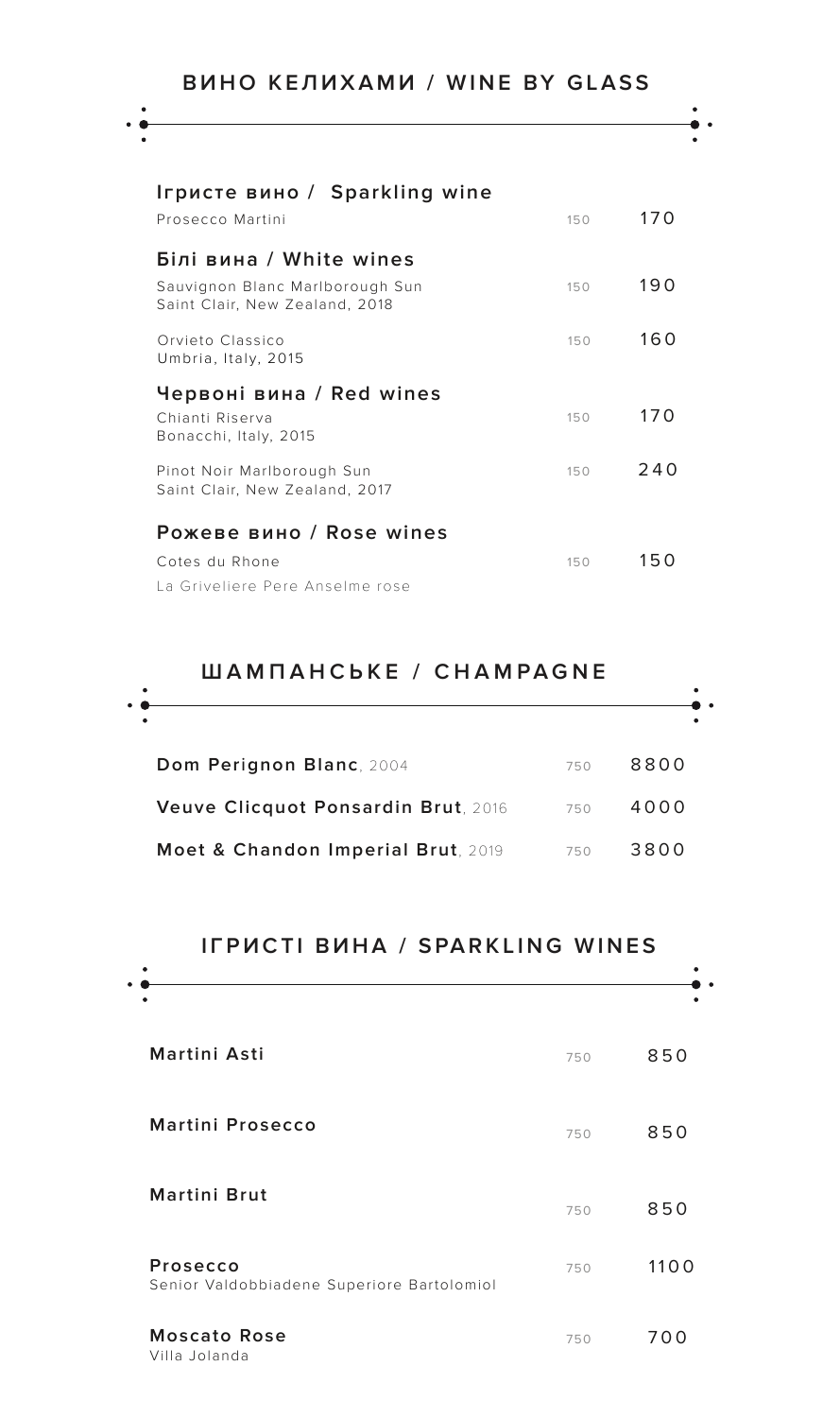| Libaio Chardonnay<br>Tuskany, Italy, 2018                                      | 750 | 1100 |
|--------------------------------------------------------------------------------|-----|------|
| Pinot Grigio Sudtirol Aldo Adige<br>Aido Adige, Italy, 2018                    | 750 | 1600 |
| <b>Orvieto Classico</b><br>Umbria, Italy, 2015                                 | 750 | 800  |
| Chablis<br>Domaine Du Colombier, France, Burgundy, 2017                        | 750 | 1500 |
| Riesling Marlborough Sun<br>Saint Clair, New Zealand, Marlborough, 2018        | 750 | 950  |
| Sauvignon Blanc Marlborough Sun<br>Saint Clair, New Zealand, Marlborough, 2018 | 750 | 950  |

### **РОЖЕВЕ ВИНО / ROSE WINE**

| $\bullet$ $\bullet$ | . . |
|---------------------|-----|
|                     |     |
|                     |     |
|                     |     |

**Cotes du Rhone**  La Griveliere Pere Anselme rose

<sup>750</sup> 750

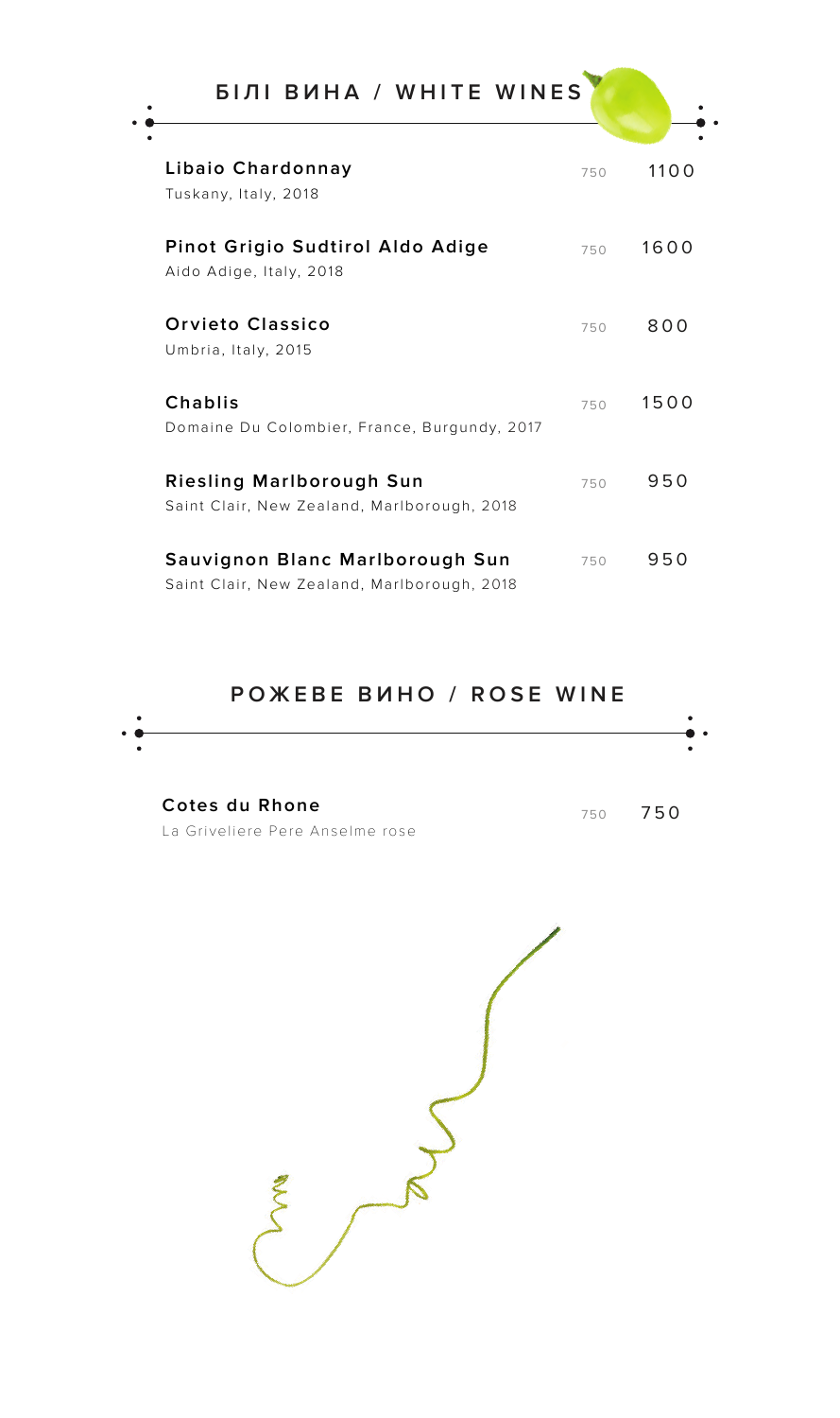| ЧЕРВОНІ ВИНА,                                                             | RED WINES |      |
|---------------------------------------------------------------------------|-----------|------|
|                                                                           |           |      |
| Villa le Vigne Syrah<br>Italy, Tuscany, 2015                              | 750       | 1000 |
| <b>Merlot Riserva Siebeneich</b><br>Italy, Aido Adige, 2018               | 750       | 2500 |
| <b>Bardolino Classico</b><br>Zeni, Italy, Veneto, 2017                    | 750       | 800  |
| Chianti Riserva<br>Bonacchi, Italy, Tuscany, 2015                         | 750       | 850  |
| Pinot Noir Marlborough Sun<br>Saint Clair, New Zealand, Marlborough, 2017 | 750       | 1200 |

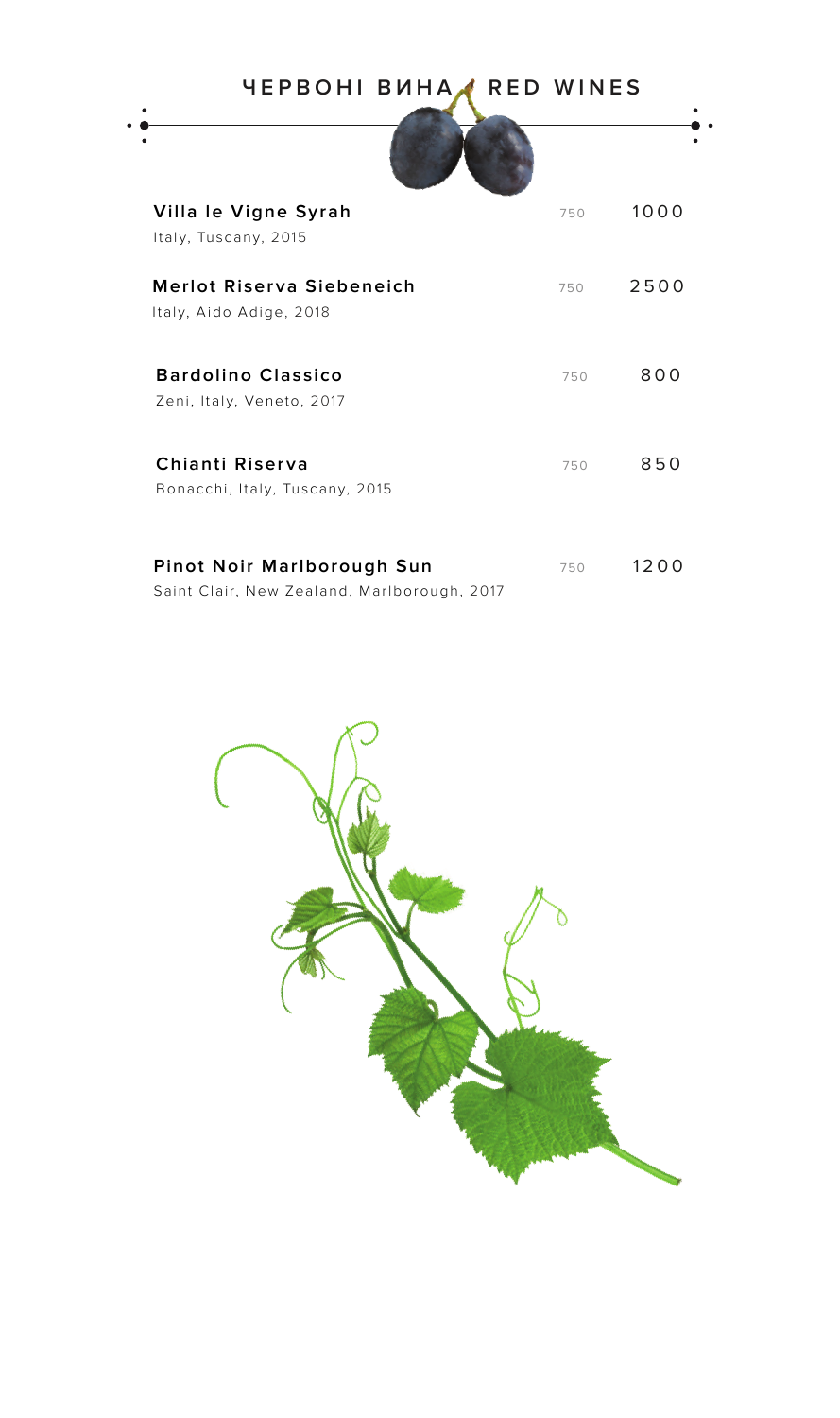| KOKTENTY COCKTAILS                                                                                                         |     |     |
|----------------------------------------------------------------------------------------------------------------------------|-----|-----|
|                                                                                                                            |     |     |
| Negroni<br>Martini Rosso, Campari, Bombey                                                                                  | 90  | 150 |
| Old Fashion<br>Woodford, Angostura, Sugar                                                                                  | 80  | 140 |
| Whisky sour<br>Wild Turkey, Lemon, Sugar, Angostura                                                                        | 120 | 140 |
| Clover club<br>Pisco Lapostolle, Lemon, Sugar, Angostura                                                                   | 130 | 150 |
| Zombie<br>Havana Club Anejo 7 Anos, Cinamon syrup,<br>Orgeat syrup, Lemon, Grapefruit, Orange,<br>Overproof rum            | 110 | 250 |
| Mai Tai<br>Havana Club Anejo 3 Anos, Cointreau,<br>Lemon, Orgeat, Overproof                                                | 135 | 200 |
| <b>Strawberry Margarita</b><br>Olmeca Blanco, Cointreau, Lemon, Sugar,<br>Strawberry syrup                                 | 120 | 230 |
| Long Island Ice Tea<br>Absolut, Havana Club Anejo 3 Anos,<br>Olmeca Blanco, Couintreau, Bombey,<br>Lemon, Sugar, Coca Cola | 200 | 210 |
| Autumn Hurricane<br>Rum, Overproof, Lemon, Orange, Grenadine                                                               | 190 | 200 |
| <b>Aperol Spritz</b><br>Aperol, Prosecco, Soda, Orange                                                                     | 170 | 200 |
| Mojito<br>Rum, mint, lime, soda, sugar                                                                                     | 200 | 180 |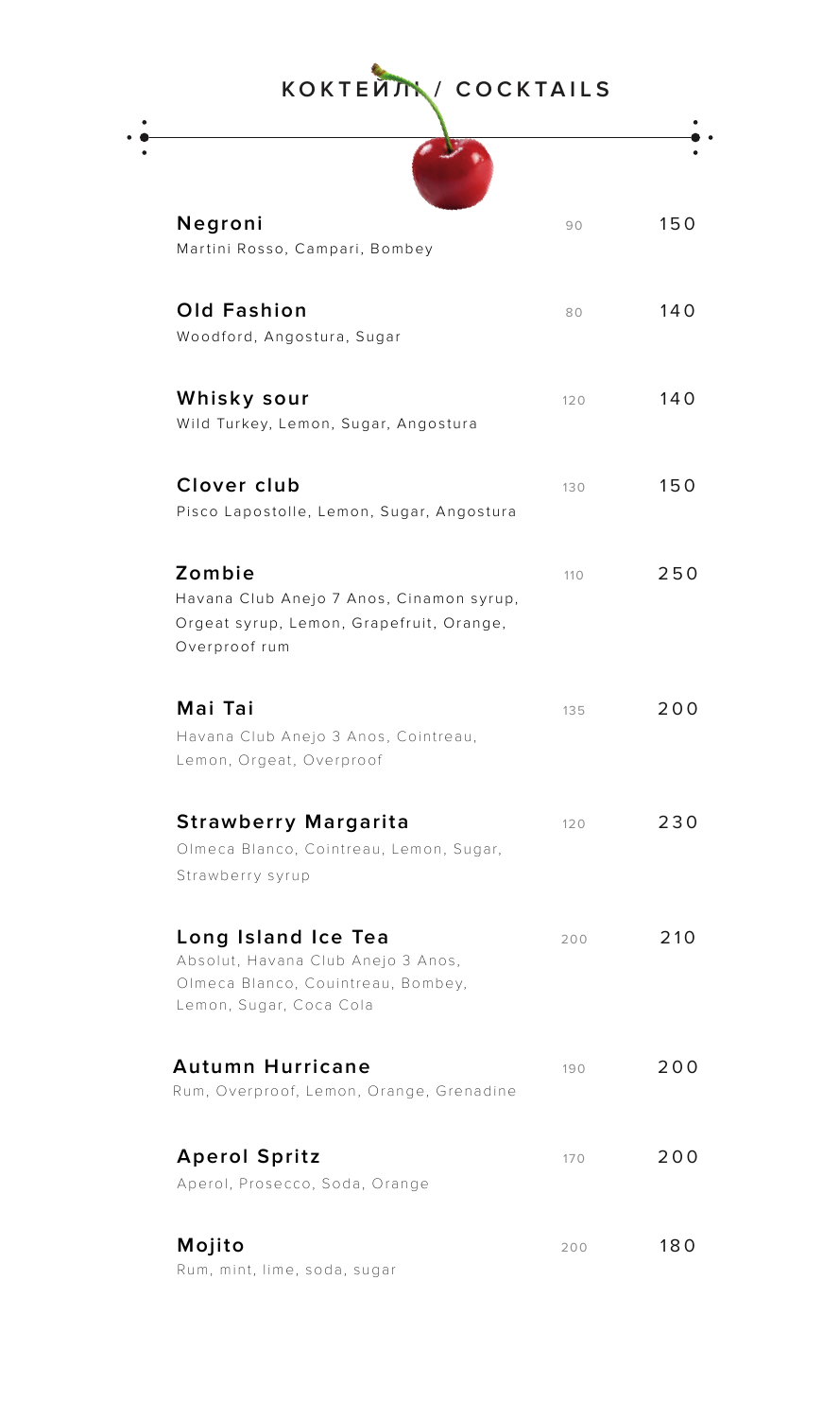| ГОРІЛКА / УОДКА                  |    |     |
|----------------------------------|----|-----|
|                                  |    |     |
| Перша Гільдія Поважна            | 50 | 40  |
| Перша Гільдія Гранд              | 50 | 130 |
| Nemiroff De Luxe медова з перцем | 50 | 50  |
| Absolut                          | 50 | 80  |
| Grey Goose                       | 50 | 130 |



**РОМ / RUM**

| Bacardi Carta Blanca | 50 | 100 |
|----------------------|----|-----|
| Bacardi Carta Oro    | 50 | 100 |
| Bacardi Carta Negra  | 50 | 110 |
| Bacardi Spiced       | 50 | 110 |
| Bacardi Anejo 4      | 50 | 130 |
| Bacardi Riserva 8    | 50 | 150 |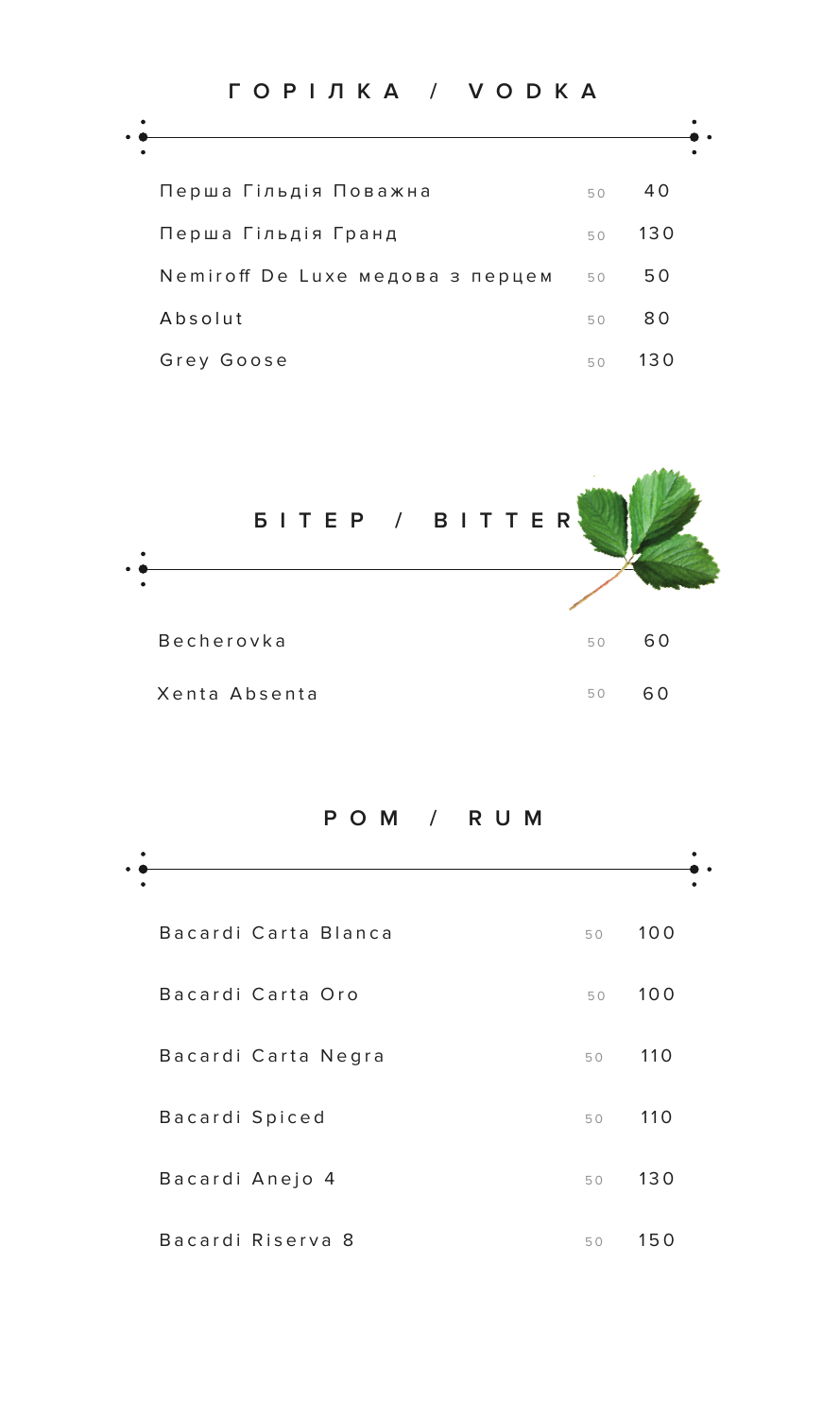

| Dewar's White Label             | 50 | 90  |
|---------------------------------|----|-----|
| Dewar's Caribbean Smoth         | 50 | 110 |
| Dewar's Special Reserve 12 YO   | 50 | 140 |
| Dewar's 15 YO                   | 50 | 180 |
| Jack Daniel's Old No.7          | 50 | 140 |
| Jameson                         | 50 | 140 |
| Aberfeldy 12 YO                 | 50 | 210 |
| Aultmore 12 YO                  | 50 | 240 |
| Glenmorangie The Original 10 YO | 50 | 330 |
| Glenmorangie Lasanta 12 YO      | 50 | 380 |
| Glenmorangie 18 YO              | 50 | 700 |
| The Macallan Fine Oak 12 YO     | 50 | 450 |
| Chivas Regal 12 YO              | 50 | 220 |
| Chivas Regal 18 YO              | 50 | 500 |
| Chivas Royal Salute 21 YO       | 50 | 990 |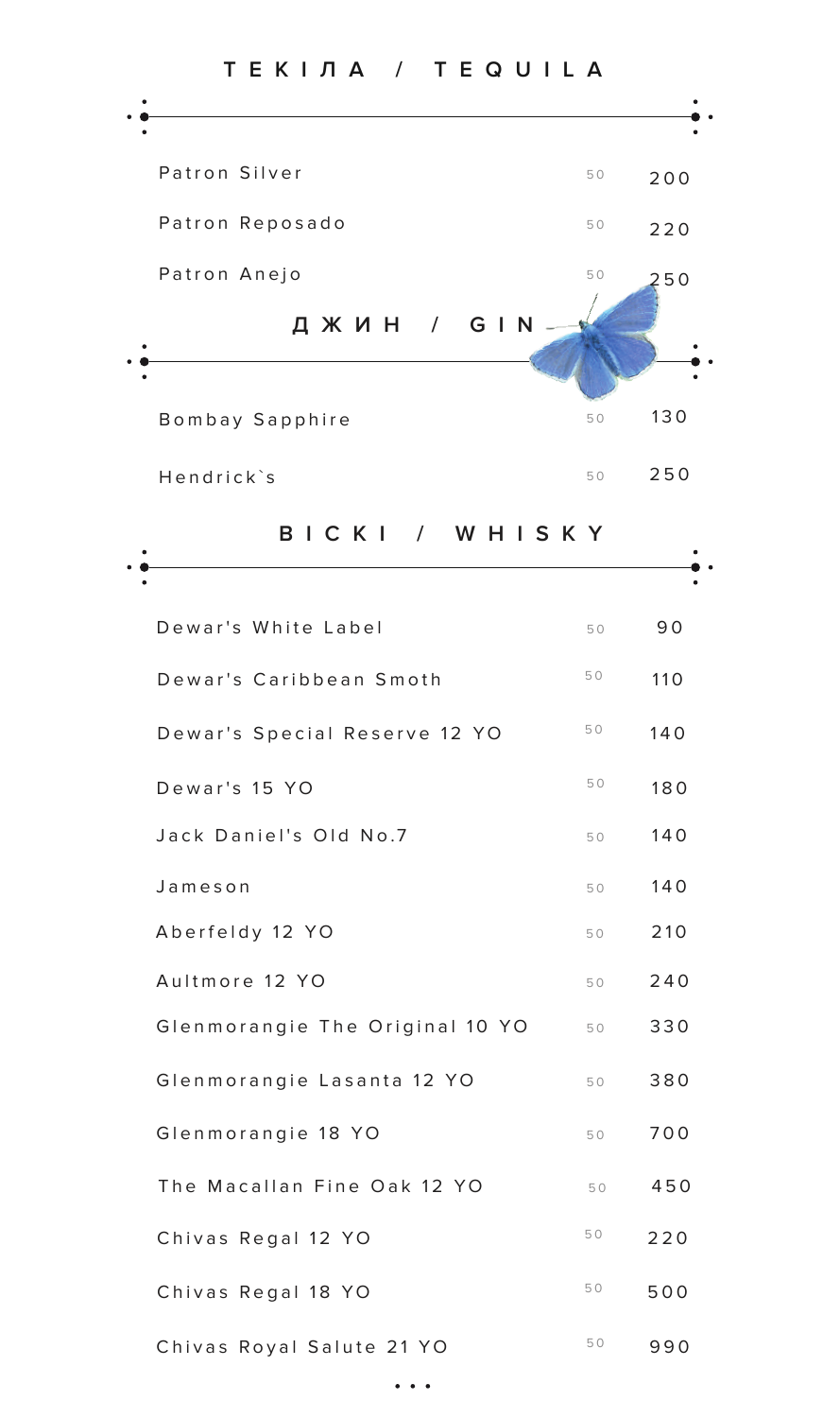| KOH b Я К / C O G N A C |            |
|-------------------------|------------|
|                         |            |
| Martell VS              | 220<br>50  |
| Martell VSOP            | 350<br>50  |
| Martell XO              | 990<br>50  |
| Hennessy VS             | 220<br>50  |
| Hennessy VSOP           | 450<br>50  |
| Hennessy XO             | 1150<br>50 |

# **БРЕНДІ / BRANDY**

| ٠                     | БРЕНДІ / BRANDY |     |
|-----------------------|-----------------|-----|
| ٠                     |                 |     |
| Закарпатський 4*      | 50              | 90  |
| Ararat 5 <sup>*</sup> | 50              | 120 |
| Ararat Ani            | 50              | 150 |
| Torres 10 YO          | 50              | 180 |

| Malibu           | 50 | 85  |
|------------------|----|-----|
| Sambuca Molinari | 50 | 90  |
| Jagermeister     | 50 | 110 |
| Baileys          | 50 | 90  |
| Kahlua           | 50 | 90  |
| Cointreau        | 50 | 85  |
| Drambuie         | 50 | 120 |
| Grand Marnier    | 50 | 130 |

**ЛІКЕР / LIQUEUR**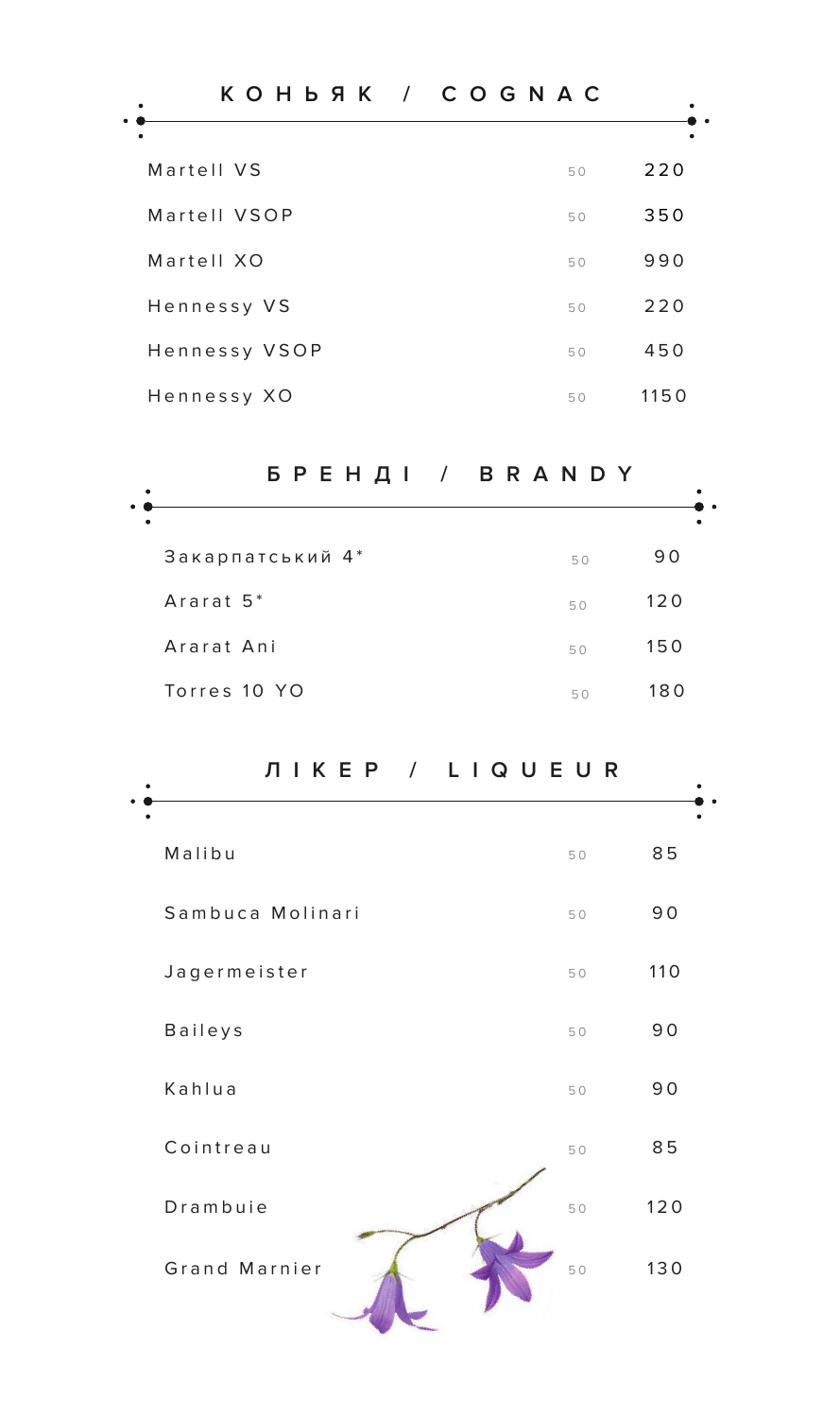| A N E P И Т И E        | APERITIF |    |
|------------------------|----------|----|
| Martini Bianco         | 50       | 50 |
| Martini Rosso          | 50       | 50 |
| Martini Extra Dry      | 50       | 50 |
| Martini Fiero          | 50       | 50 |
| Martini Riserva Rubino | 50       | 50 |
| Martini Ambrato        | 50       | 50 |
| Campari                | 50       | 70 |
| Aperol                 | 50       | 45 |

| ПИВО ПЛЯШКОВЕ / BOTTLED BEER |            |  |
|------------------------------|------------|--|
| Craft beer                   | 90<br>330  |  |
| Guinness                     | 160<br>440 |  |
| Hoegaarden                   | 120<br>330 |  |
| Corona                       | 120<br>330 |  |
| Warsteiner                   | 120<br>330 |  |
| Warsteiner 0% free           | 120<br>330 |  |

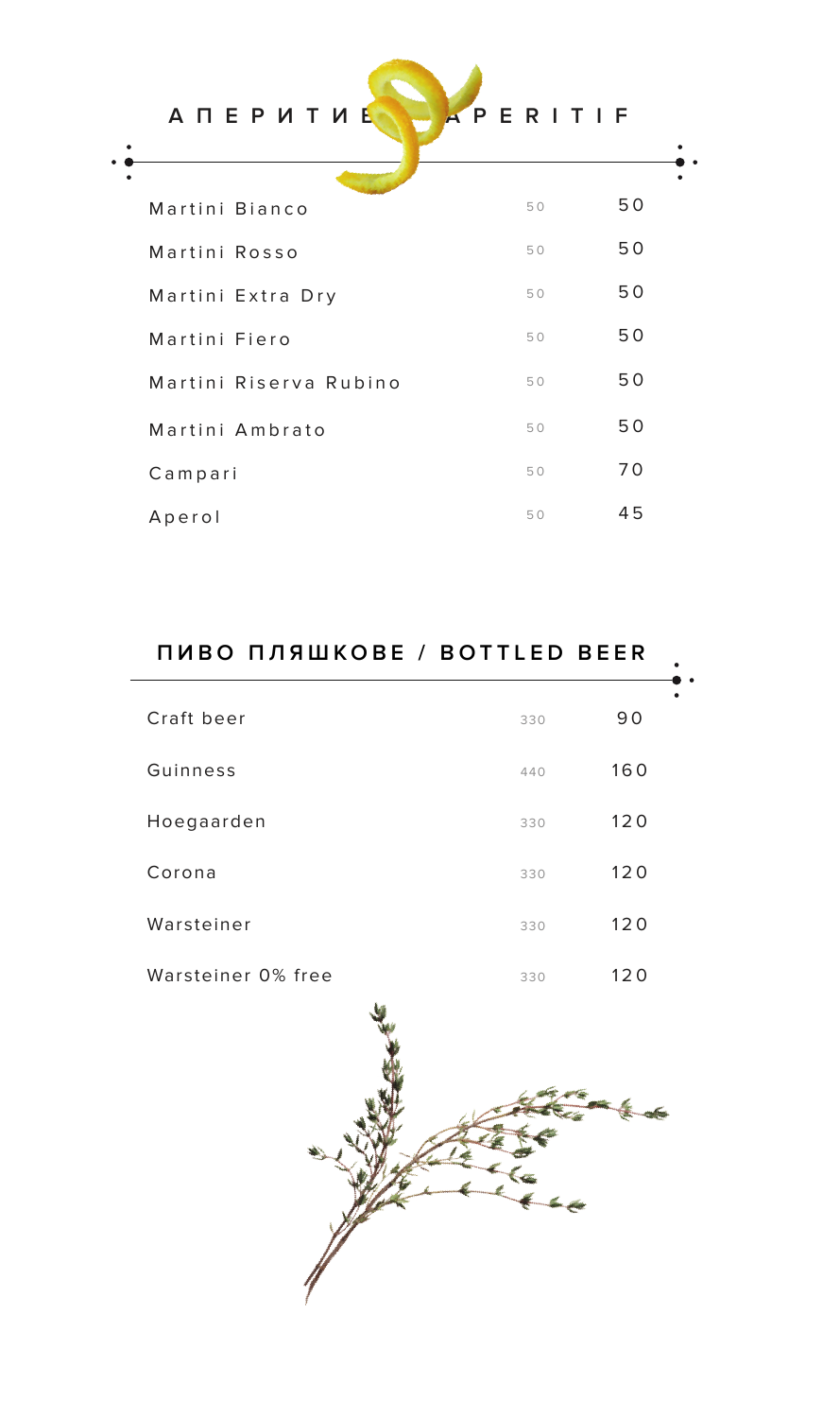**БЕЗАЛКОГОЛЬНІ НАПОЇ / SOFT DRINKS** Coca-Cola / Fanta / Sprite 250 250 Schweppes Tonic 250 250 60 Red Bull 250 250 20 Сік  $Juice$  250 30 Borjomi 330 70 Royal Club Імбирний Ель Royal Club, Ginger Ale 330 60 Morshinska Premium 330 60 Acqua Filette Still 375 / 750 140 / 190 Acqua Filette Sparkling 375 / 750 140 / 190 Лимонад ONOVO грушевий, маракуєвий Lemonade ONOVO 200  $'$  130

#### pear, passion fruit

 $\bullet$ 

### **СВІЖОВИЖАТІ СОКИ / FRESH JUICES**

| Апельсиновий<br>Orange      | 200 | 90  |
|-----------------------------|-----|-----|
| Яблучний<br>Apple           | 200 | 70  |
| Морквяний<br>Carrot         | 200 | 70  |
| Грейпфрутовий<br>Grapefruit | 200 | 110 |
| Селеровий<br>Celery         | 200 | 120 |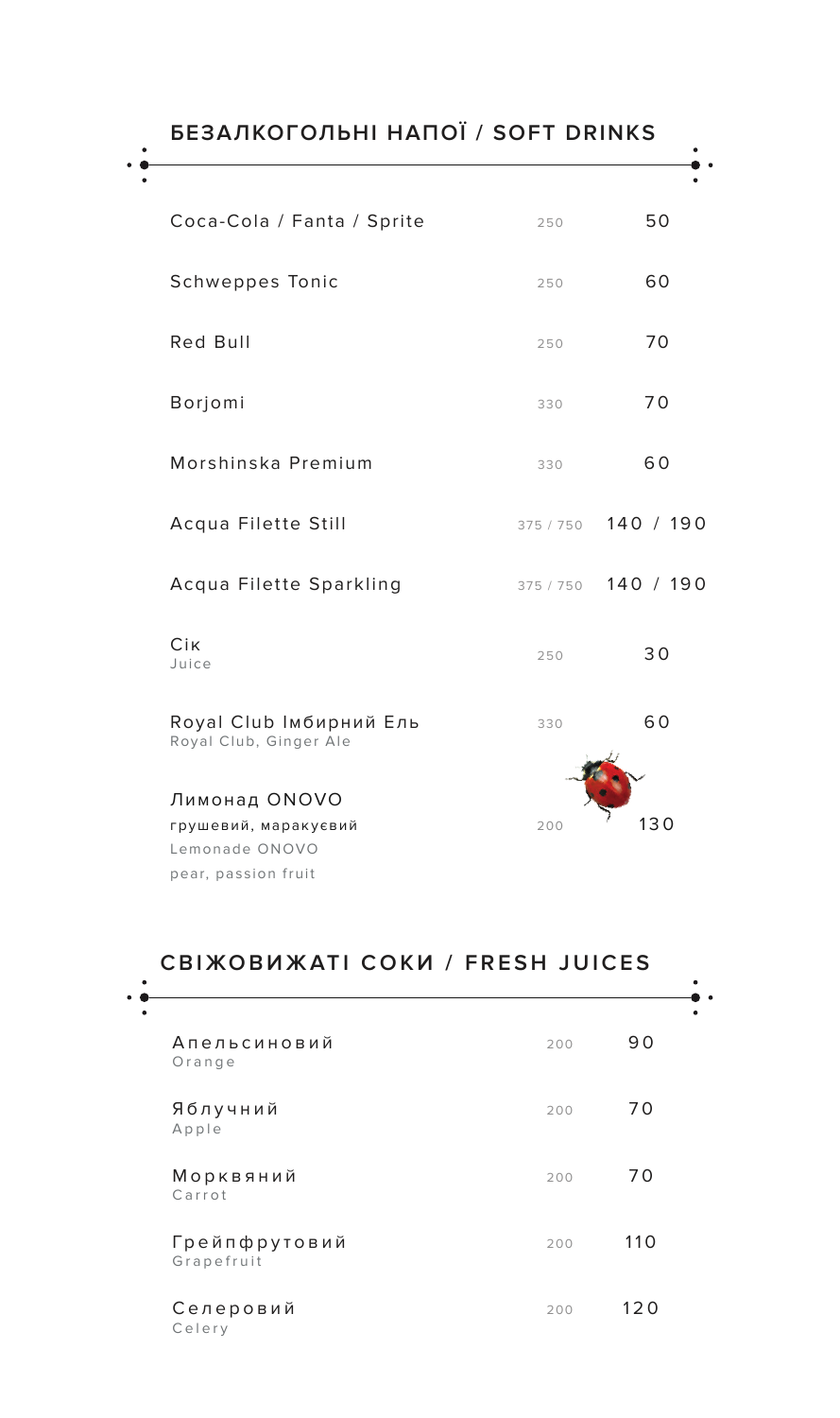**ЧАЙ / TEA**

| <b>DAMMANN</b><br>чорний, зелений, білий, травяний, фруктовий, улун<br>black, green, white, herbs, fruit, oolong | 500 | 80  |
|------------------------------------------------------------------------------------------------------------------|-----|-----|
| Авторський імбирний чай<br>Ginger                                                                                | 250 | 100 |
| Авторський обліпиховий чай<br>Sea buckthorn                                                                      | 250 | 100 |
| Матча-Латте<br>Matcha latte                                                                                      | 250 | 100 |
| OFFEE<br>KABA $\sqrt{N}$                                                                                         |     |     |
| Ecnpeco<br>Espresso                                                                                              | 30  | 50  |
| Допіо<br>Espresso doppio                                                                                         | 60  | 80  |
| Американо<br>Americano                                                                                           | 120 | 50  |
| Кава без кофеїну<br>Decaf coffee                                                                                 | 40  | 70  |
| Лате<br>Latte                                                                                                    | 200 | 70  |
| Капучино<br>Capuccino                                                                                            | 150 | 70  |
| Флэт Вайт<br>Flat White                                                                                          | 200 | 90  |
| Гарячий шоколад                                                                                                  | 110 | 80  |

| ٠ | SII FIDANJI NAIIVI / WARIW DRIINS  |     |     |
|---|------------------------------------|-----|-----|
|   | Глінтвейн<br>Mulled wine           | 200 | 150 |
|   | Кава по-ірландськи<br>Irish coffee | 175 | 160 |